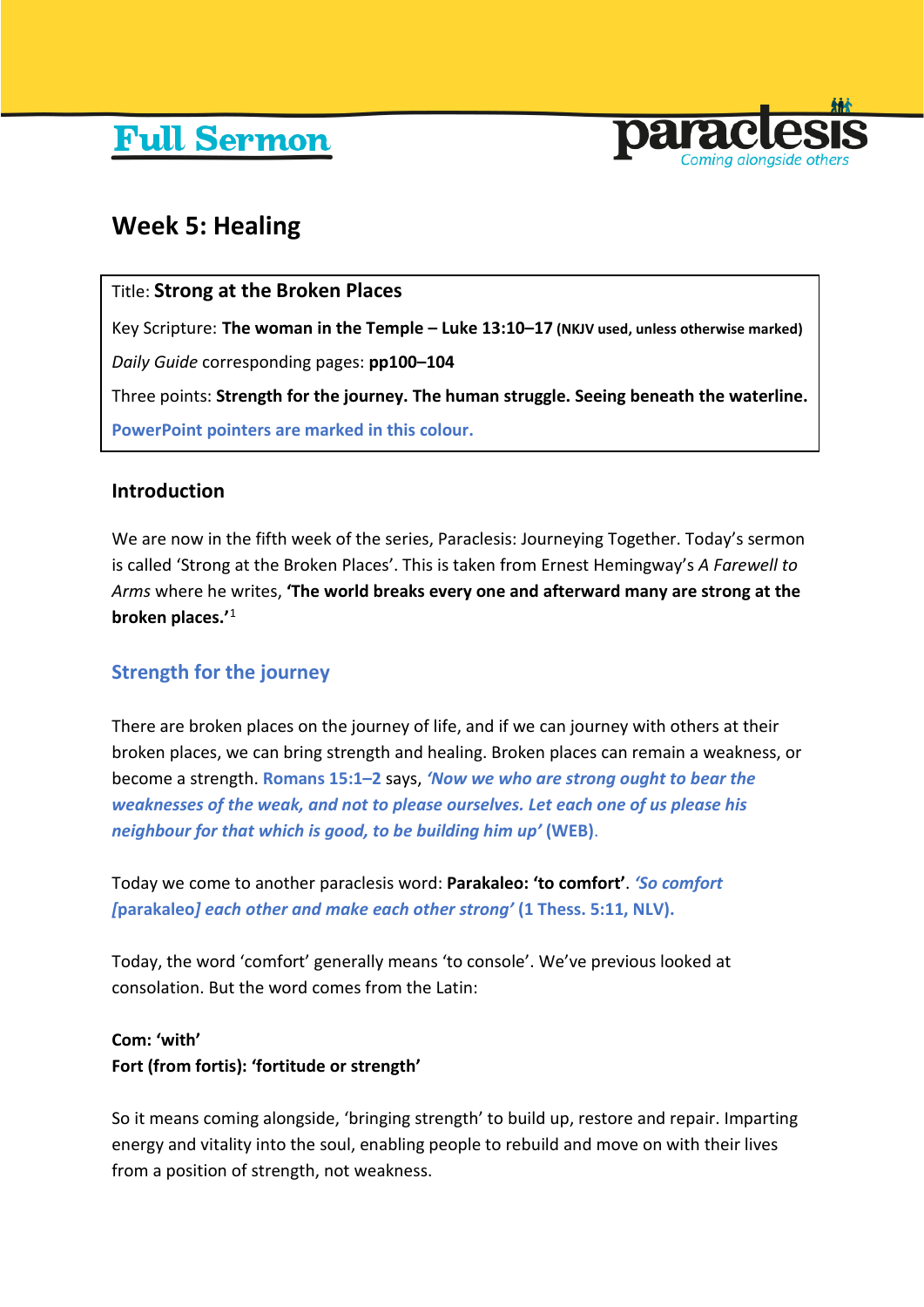**COMFORT: Coming alongside someone at a broken place and journeying with them to strengthen and build them up, helping them find healing, wholeness and inner fortitude.**

So we can provide strength for the journeys of others. **Galatians 6:2** says, *'Bear one another's burdens, and so fulfil the law of Christ.'* Our very presence is part of the strengthening process. By just 'being there' and journeying with someone, we can help them through a broken circumstance to find healing.

*'we must always aim at those things that bring peace and that help strengthen one another'* **(Rom. 14:19, GNB).**

Today our Gospel account is **the woman with the infirm spirit,** which is found in **Luke 13:10–17.** Let's explore her story today. From these verses we can see that **the woman had:**

#### **A pitiful existence [Fill in** *Daily Guide***]**

## *'Now, here is a descendant of Abraham. Satan has kept her in this condition for 18 years'* **(Luke 13:16, GW).**

A 'descendant' or 'daughter of Abraham' meant she was a Temple attender. This Sabbath morning, Jesus was speaking and she made her way to the Temple. Hers was a pitiful existence. She was bent double, her hands almost touching the ground. She hobbled into the church. As Jesus began speaking, His eyes fell upon her. He called her forward, and she shuffled her way to the front.

#### **A physical affliction [Fill in** *Daily Guide***]**

## *'there was a woman present, so twisted and bent over with arthritis that she couldn't even look up.'* **(Luke 13:11,** *The Message***).**

She was a deformed, distorted, disabled bundle of humanity. When she tried to straighten up, a knot of muscle in her back stopped her where the spine had fused and locked her into that position. It probably started eighteen years before with back pain. In order to alleviate and ease the pain, the sufferer slowly leans slightly forward, until eventually bent over. Today this condition is known as ankylosing spondylitis, a kind of arthritic condition that deteriorates over years, also called Marie-Strümpell Disease. According to the Merck Manual, it is a chronic progressive ossification of joints, especially the lower spine. She was trapped in this physical condition.

#### **An infirm spirit [Fill in** *Daily Guide***]**

*'there was a woman who had a spirit of infirmity eighteen years'* **(Luke 13:11).**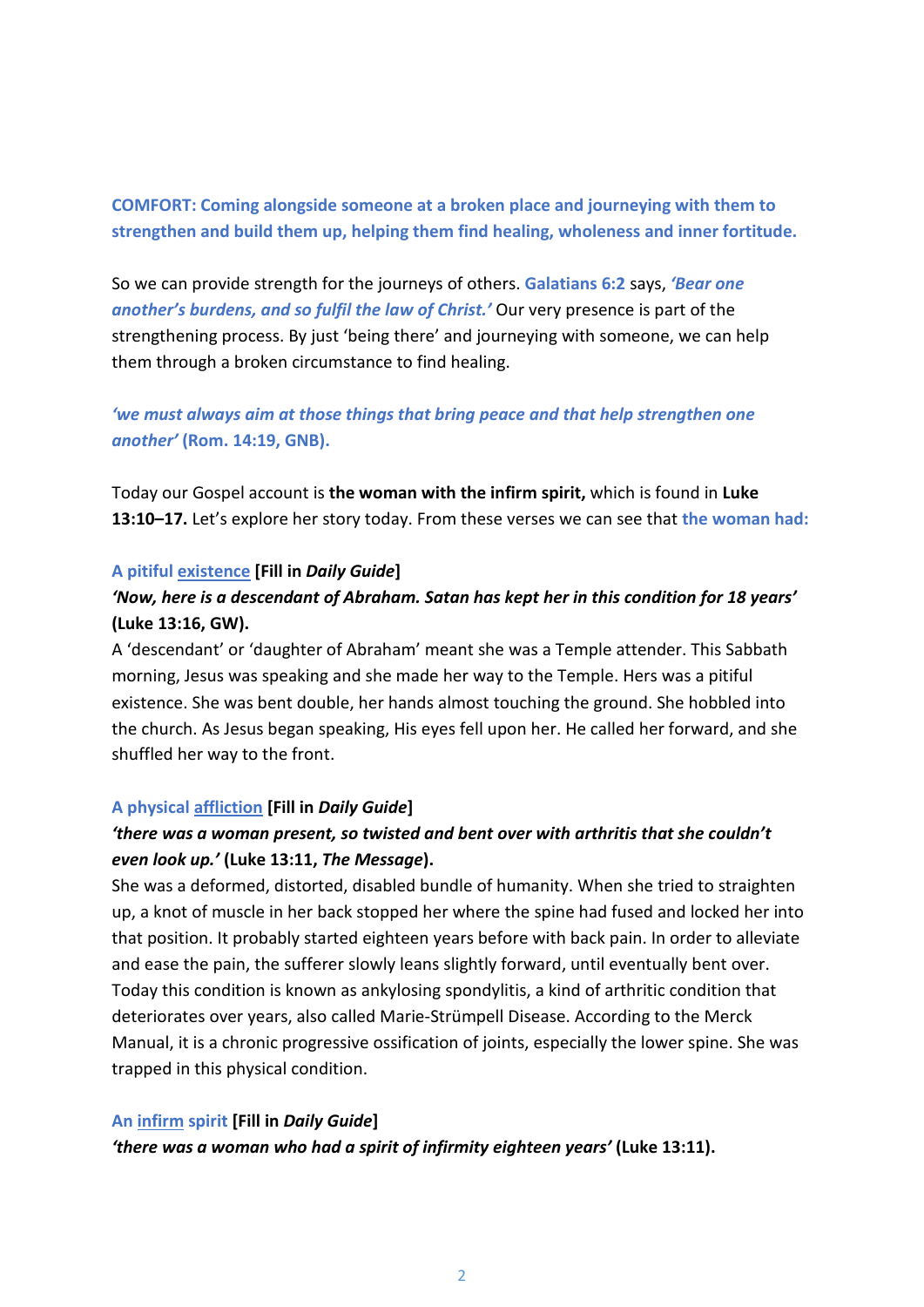Doctor Luke, who wrote this account, observes that she not only had a curvature of the spine but also a disabled spirit, *'a spirit of infirmity'*.

This word 'infirmity' is an interesting word. The Greek for strength is '*sthenos*' and for infirmity, '*asthenos*', which is the opposite. (When you put an 'A' in front of a Greek word it turns a positive to a negative or the opposite. For example, putting an 'A' in front of theist, you have atheist.) '*Asthenos*' means weakness or lacking in strength. She had an external deformity but an internal infirmity. A physical affliction with a spiritual cause. Doctor Luke looks beyond what his eyes see, and so perceives something deeper.

Some suggest this woman was demon-possessed. However, the structure of the Greek narrative doesn't suggest that. Jesus always spoke to demons; here He spoke to the woman. Jesus never laid His hands on the demon-possessed but He laid His hands on this woman. Demons always reacted in the presence of Jesus but there is no reaction or outburst here. (They called out in His presence unless He commanded them to keep quiet.) Furthermore, the Greek word for demon possession is not found in this passage.

Jesus said that this woman was **bound** by Satan. Bound in the Greek is '*Deo*' and it means to bind, tie, or tether. Then Jesus said she was **loosed** from her infirmity. Loosed in the Greek is '*Apolyo*' and it means to loose bonds that tie: to untie, free or release. It was also used as a medical term that meant binding bandages around a wound and here Doctor Luke uses it.

In fact, when Jesus raised Lazarus from the dead, the exact same words are used. Lazarus emerges from the tomb, **'***bound [***deo***] hand and foot'*. Jesus looks at him and turns to His disciples and says, *'Loose [***apolyo***] him, and let him go.'* **(John 11:44)**. Jesus was telling them to take off the bandages so that he not only has life but liberty.

In the same way, Jesus spoke to the woman, touched her and freed her.

## **The human struggle**

## **Job 7:1** says *'Human life is a struggle, isn't it? It's a life sentence to hard labor'* **(***The Message***).**

Often, when journeying with people, we find something has wounded and damaged their spirit. Through life, they've wrapped bandages around them – all kinds of bandages. It might be through what they pursue in life or how they relate to others in life that they try to deal with their own wounds. As you listen to their story, recognise that underneath, often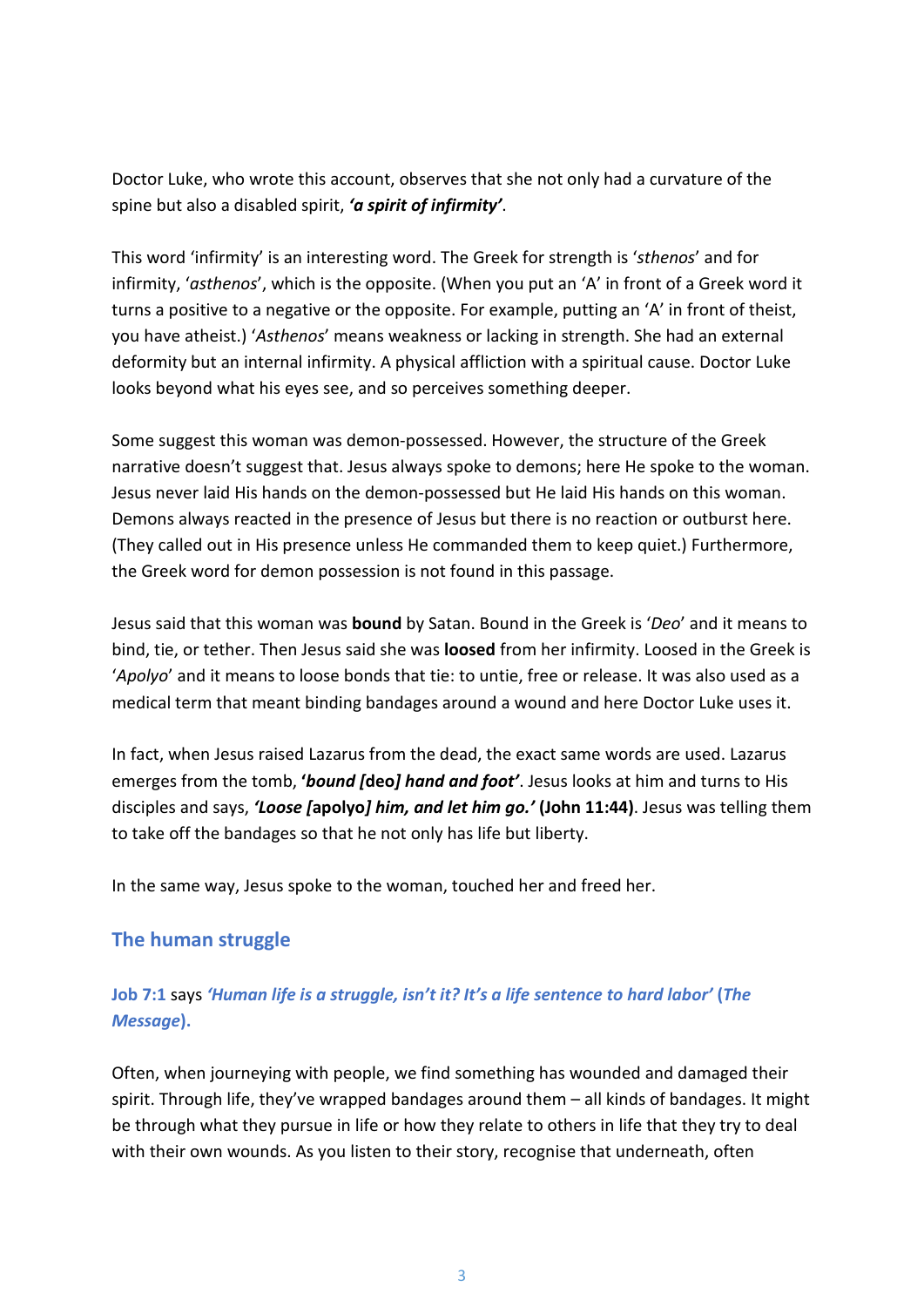seeping through these bandages, is an open sore, a wounded spirit. As we explore and understand their journey, we begin to find a debilitating broken place.

#### **Understanding infirmities [Fill in** *Daily Guide***]**

**Hebrews 4:15** says we have a High Priest, Jesus, who is '*touched with the feelings of our infirmities [***asthenos***]'* **(KJV)**. Not touched *by* our infirmities but *'with the feelings'* because infirmities always damage feelings.

'Psychosomatic' is a fascinating word that comes from two Greek words: '*psuche*' (or *'psyche'*) for the soul, and '*soma*' for the body. Psychosomatic impact is to do with how the spirit has direct impact on the body. Our spirits have significant impact in our bodies.

In *None of These Diseases* by Dr I. McMillan and Dr David E. Stern (grandfather and grandson, both Christian medics), they talk about holding things in our spirit like anger, guilt, hatred, fear, stress, resentment and bitterness that actually release chemicals into the blood stream and nervous system. Neurotransmitters convey them from our spirit into our bodies, prompting physiological reactions in the body. There are no inbuilt shock absorbers in the human spirit. God never created us for those things. They're alien to the human spirit, it can't contain them, they're an unnatural imposition, so a wounded spirit throws them off into the body – that's what psychosomatic defines.

Something crippling had happened in this woman's spirit that had impacted her body. Dr Luke links her outer deformity to her inner infirmity, to a spiritual origin rather than an organic or physical cause. Her condition came to define her.

The **J. B. Philips** translation puts it, **'a woman who for eighteen years had been ill from some psychological cause; she was bent double and was quite unable to straighten herself up' (Luke 13:11)**.

**Superficial assessments [Fill in** *Daily Guide***] Jeremiah 6:13–14** says:

> **'from the prophet even to the priest, Everyone deals falsely. They have also healed the hurt of My people slightly, Saying, "Peace, peace!" When** *there is* **no peace.'**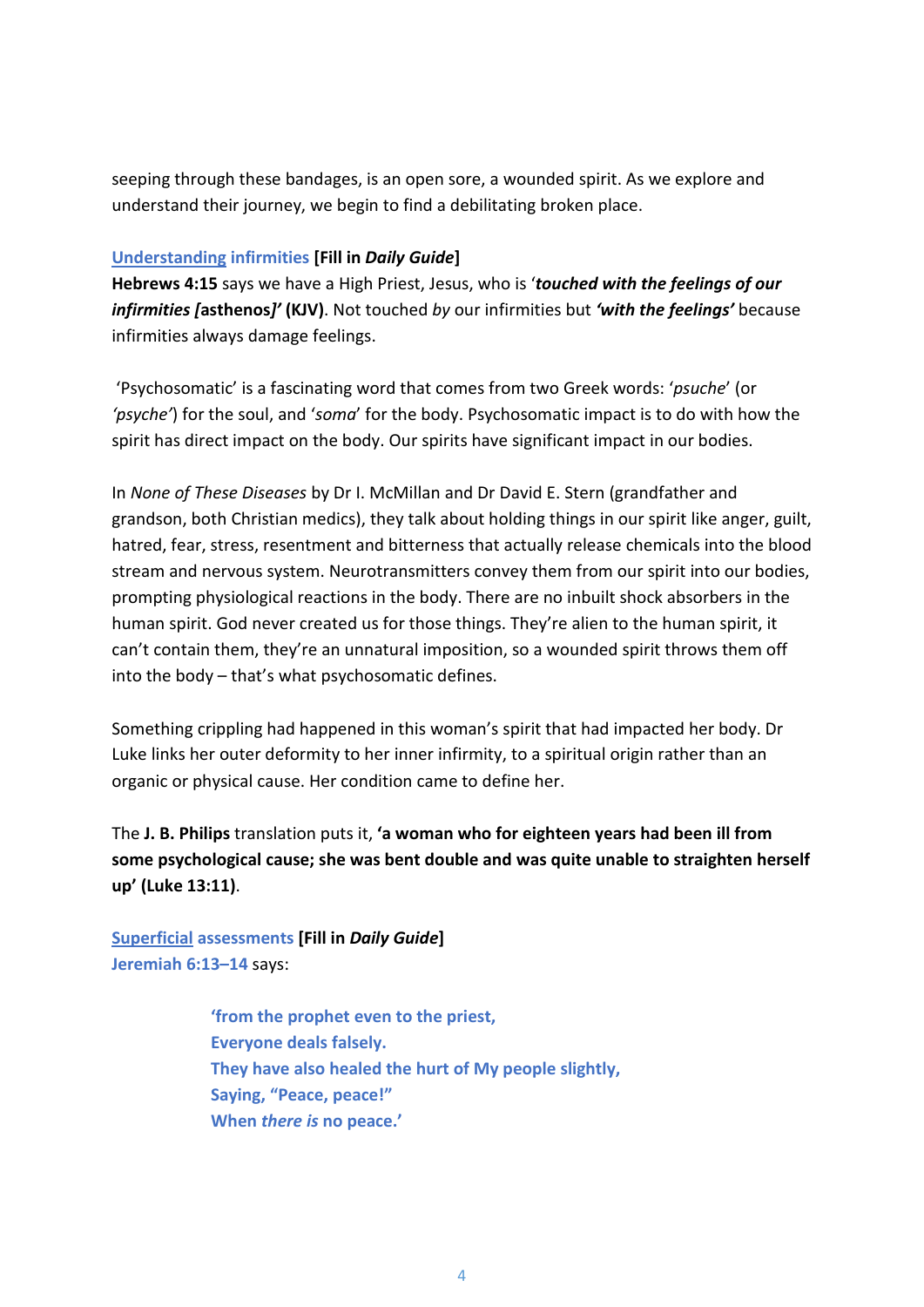This word for peace, '*Shalom*', means wellness, wholeness and completeness. Here's the indictment by Jeremiah that in the house of God, as this woman was, the message of wholeness was declared but not delivered. They had said *'Peace, peace'* but only healed the hurts '*slightly'*. The Good News translation puts it: *'They act as if my people's wounds were only scratches. "All is well," they say, when all is not well'*.

## **Seeing beneath the waterline**

Human beings are like icebergs, only revealing the tip – what they want us to see. Often other things are going on beneath the waterline. **Isaiah 11:3**, speaking of Jesus, says, *'He shall not judge by the sight of His eyes, Nor decide by the hearing of His ears'.*

In **Matthew 23:27**, Jesus says to the Pharisees: **'y***ou are like whitewashed tombs which indeed appear beautiful outwardly, but inside are full of dead men's bones and all uncleanness.'*

Doctor Luke saw this woman's condition, but saw beneath the waterline. Life is never as simple as it seems; human experience always runs deep.

## **[See/refer to diagram in** *Daily Guide***]**

In light of this and in order to come alongside and journey with others, we need to:

## **1. Recognise all behaviour is caused [Fill in** *Daily Guide***]**

We do what we do because something in us motivates and determines our behaviour. Our lives are always multi-layered. Journeying with people is beginning to recognise that beneath behaviours there is often a wounded spirit.

## **2. Acknowledge the broken places [Fill in** *Daily Guide***]**

Stuff happens on the journey. People's spirits get fractured, damaged and broken on the anvil of life. Here are some broken places you may have experienced or seen in others:

- **Broken relationships** Most, if not all, non-organic issues (that is, non-physical issues) have a strong relational component, broken at the point of a relationship. Family, marriage, peers, friends, church, colleagues. People hurt, that's a fact of life.
- **Broken dreams** We often live with promises, goals and expectations, thinking life will turn out a particular way. But sometimes promises are broken (by people, never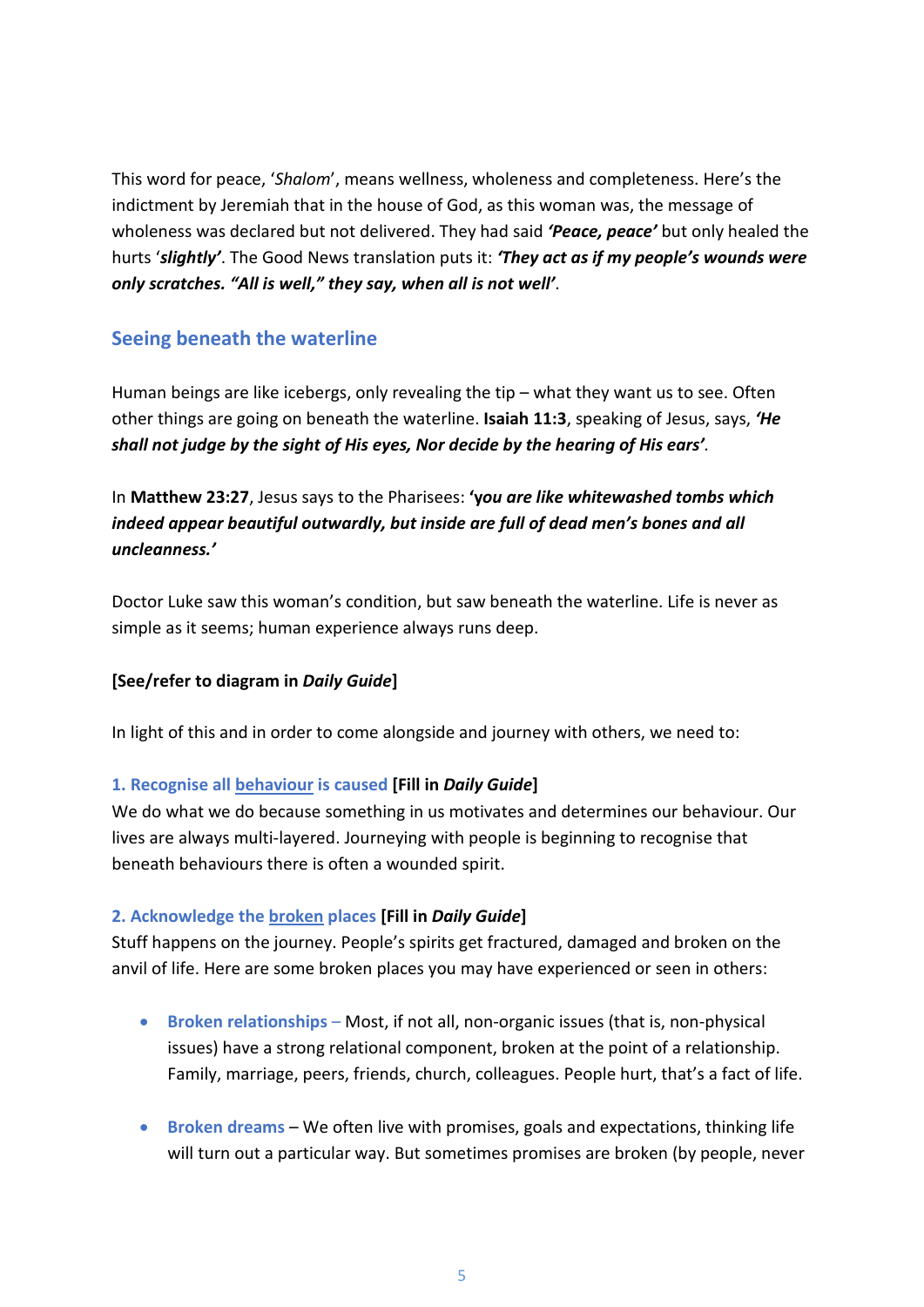God), goals are unmet and expectations unrealised. People's hopes and aspirations may be dashed and dreams shattered as a result.

- **Broken heart** This may be caused by the loss of a loved one, miscarriage, childlessness, unrequited love, a painful break-up, being betrayed in marriage, divorce, abortion. These cause a spirit to be wounded by sorrow, grief and sadness.
- **Broken image** Identity and self-image may be broken and marred by others through psychological, verbal or emotional impact, for example bullying, humiliation, ridicule, denigration or rejection by others, be they parents, peers, teachers, siblings etc. This causes a badly damaged sense of self-worth and low self-esteem.
- **Broken cisterns** *'My people have committed two evils: They have forsaken Me, the fountain of living waters,* **And** *hewed themselves cisterns—broken cisterns that can hold no water'* **(Jer. 2:13).** A cistern was a large tank cut into rock to hold water and often the rock cracked and the water seeped out. After a while, it would drain away leaving mud and sludge at the bottom. This is a picture of our lives when we try to satisfy our deepest longings with anything other than God. Rather than drinking from a fresh water source, we find ourselves wallowing in mud and sludge. How many cisterns have people drunk from that don't truly satisfy? Possessions, money, pornography, status, idol worship – these may promise to satisfy but they are failing watering holes. And when we drink from them, wallowing in the mud and dregs, we will be broken morally, losing our moral compass; lacking integrity, virtue and purity. These are broken cisterns that will never satisfy.
- **Broken body** Bodily afflictions, physical and congenital disease and deformity, disability, physical abuse, sexual abuse, long-standing severe illness and incurable disease and injury. Some causes go on unrecognised beneath the water line.

## **3. Explore the pool of pain [Fill in** *Daily Guide***]**

#### **A broken place produces a wounded spirit. A wounded spirit produces a pool of pain.**

The common denominator threading through broken places is pain. How we deal with our pool of pain determines our journey. The pain in a wounded spirit is a feeling, *'the feeling of our infirmities'* **(Heb. 4:15, KJV)**. The pain of disappointment, loss, humiliation, shame, rejection, guilt or regret can be debilitating.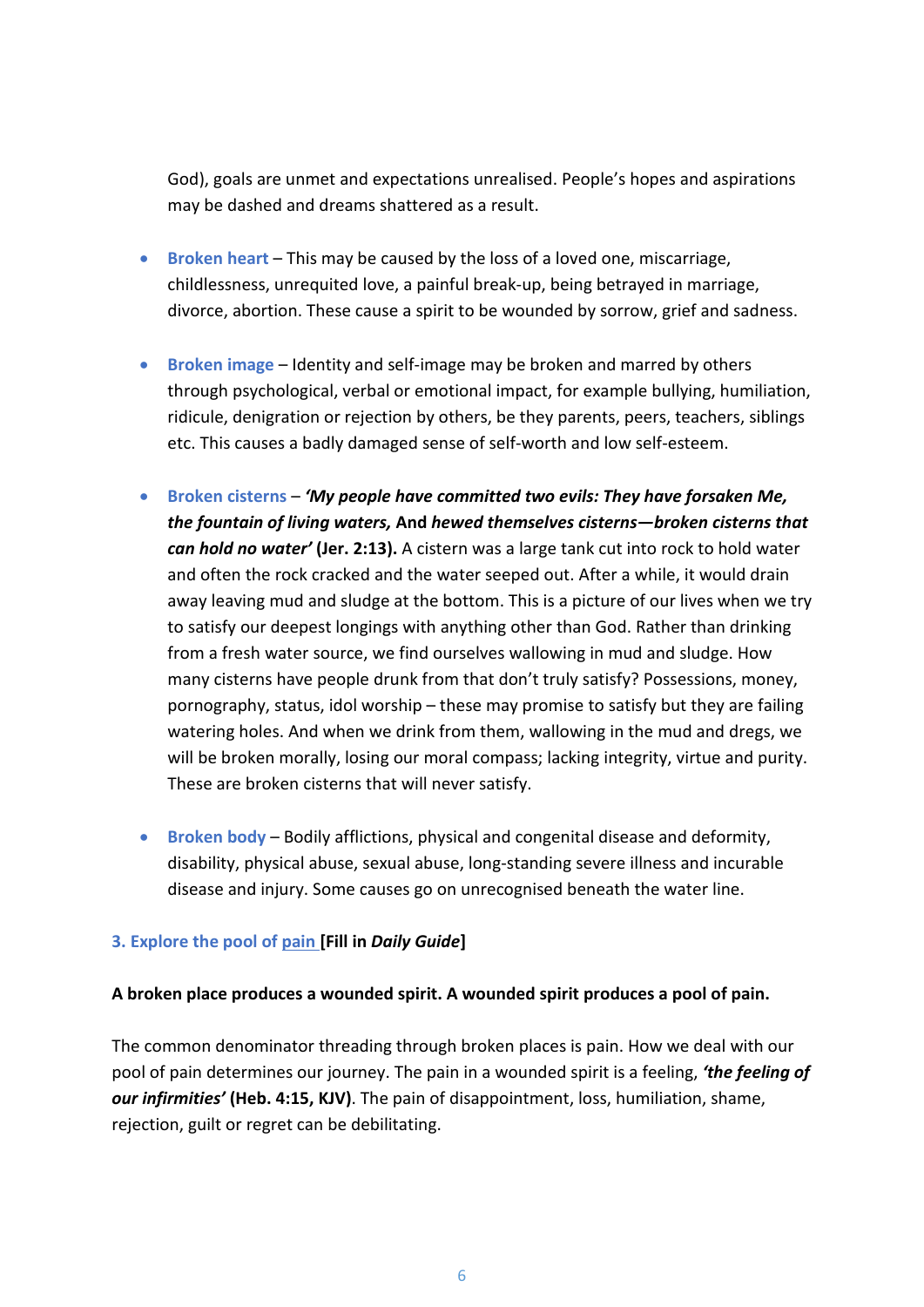People wrap bandages around their lives, trying to ease the pain through all kinds of life patterns. We think we can heal pain but it's the wounded spirit that needs healing. And only then will pain dissolve.

#### **4. Identify a wounded spirit [Fill in** *Daily Guide***]**

**Proverbs 18:14** says *'The spirit of a man will sustain him in sickness. But who can bear a broken spirit?'* The answer is no one. We were never created to bear a wounded spirit. God created us with a whole spirit.

Arthur Janov's book *The Primal Scream* brought the aspect of psychological, emotional and spiritual pain to our attention some years ago. He wrote *The Primal Scream*, describing it as primal pain. A wounded spirit, as was likely with the woman in the Temple, will throw itself off in physiological and psychological patterns within our bodies. Our behaviours relate to that pool of pain.

#### **5. Becoming strong at the broken places [Fill in** *Daily Guide***]**

For a wound not to remain, it needs to become a scar, and for it to become a scar, healing has to take place. Many people live with an open wound and no one has journeyed with them to help them to process the pain of the wound until the wound becomes a scar.

By coming alongside others and working through those hurts below the waterline, we can help them heal and unwind the bandages. But they can only do so by applying God's grace.

## • **Respond to God's grace**

## **Hebrews 12:15** says, *'Be careful that none of you fails to respond to the grace which God gives, for if he does there can very easily spring up in him a bitter spirit which is not only bad in itself but can also poison the lives of many others'* **(Phillips)**.

Notice it says that if we don't respond to God's grace, a wounded spirit poisons our life and those around us. A bitter spirit is toxic and if we don't deal with it, we become a toxic person.

In **2 Corinthians 12,** Paul describes a 'thorn' in his flesh as an 'infirmity'. A thorn in the flesh means a wound, pain and poison in our system. He wanted to be free from the pain and poison, asking God to deliver him three times, and each time God said, **'***My grace is sufficient for you'*. After the third time, instead of responding to the pain of the thorn, he embraces the grace of God and his wound became a grace scar. Having received grace, he declares, *'Therefore I take pleasure in infirmities, in reproaches, in needs, in persecutions, in distresses, for Christ's sake. For when I am weak, then I am strong'* **(2 Cor. 10).**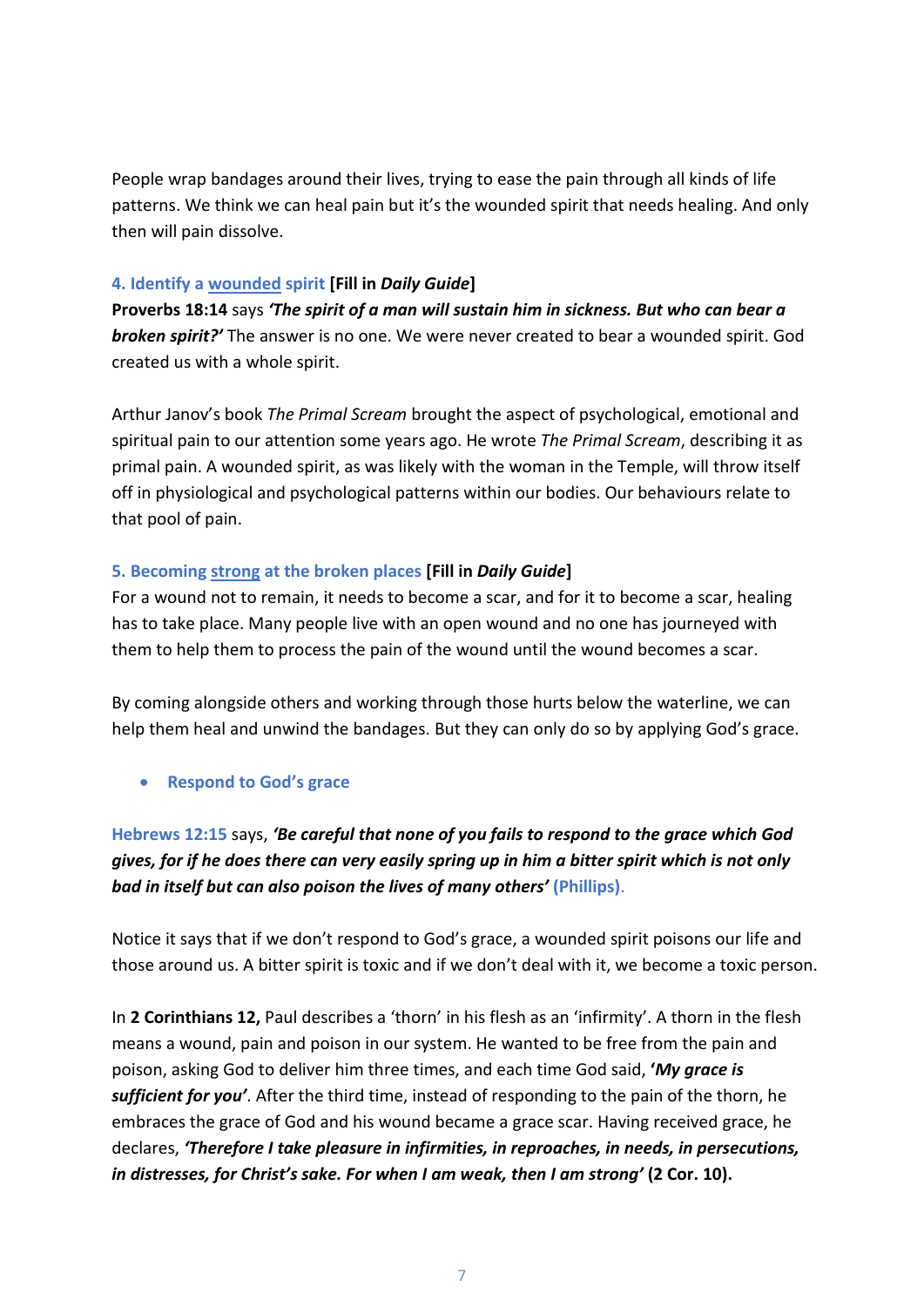When a root of bitterness takes hold we become victims of a broken place. If we live as victims and remain victims, we will victimise others, becoming an agent of pain. It works like this: '**I get hurt so I hurt you to make you feel the same pain as me; make you as miserable as I am. Someone criticises me, so I criticise back. I project my bitterness onto them. I am wounded, so I will wound you and make you pay for my pain.'**

You find this as you journey with people. And this is not to condemn them – God only knows what they've suffered in their lives. We're there to support and love them, bringing comfort, strength and the grace of God. Grace is the antidote to bitter poison in the soul.

## • **Choose the pathway of forgiveness**

Forgiveness is a key part of grace. **Colossians 3:13** says *'bearing with one another, and forgiving one another, if anyone has a complaint against another; even as Christ forgave you, so you also* **must** *do'*. We can choose to respond to His grace because He's promised to supply a corresponding source of grace for every circumstance in life. Forgiving as we have been forgiven sets us free from our past, heals us of our wounds and releases us from our pain. We can help people think through God's forgiveness so that, strengthened by this, they can forgive others.

Forgiveness is choosing to let go and choosing to embrace grace. Unforgiveness and bitterness incarcerates, it never rehabilitates. Holding bitterness and resentment in our spirit is like drinking poison and waiting for the other person to die.

Did you know that a pearl comes from pain? When a piece of grit gets into an oyster's shell and wounds it, it releases a soft liquid that covers round the piece of grit, slowly hardening, becoming smooth and shiny – a pearl. That's what the grace and forgiveness of God is like. Forgiveness turns pain into a grace pearl and a wound into a grace scar. In life we either react to the problem, or respond to God's grace. We either become bitter or better. We are left with either a sore or a scar.

## • **Be loosed and lifted**

Back in the Temple, Jesus calls this woman forward. He places His hand upon her, His hand of grace, mercy, love and healing, and something breaks inside her spirit. Suddenly, instead of looking at those beautiful feet of Jesus, she lifts her head and looks into the most wonderful eyes she's ever seen before in her life.